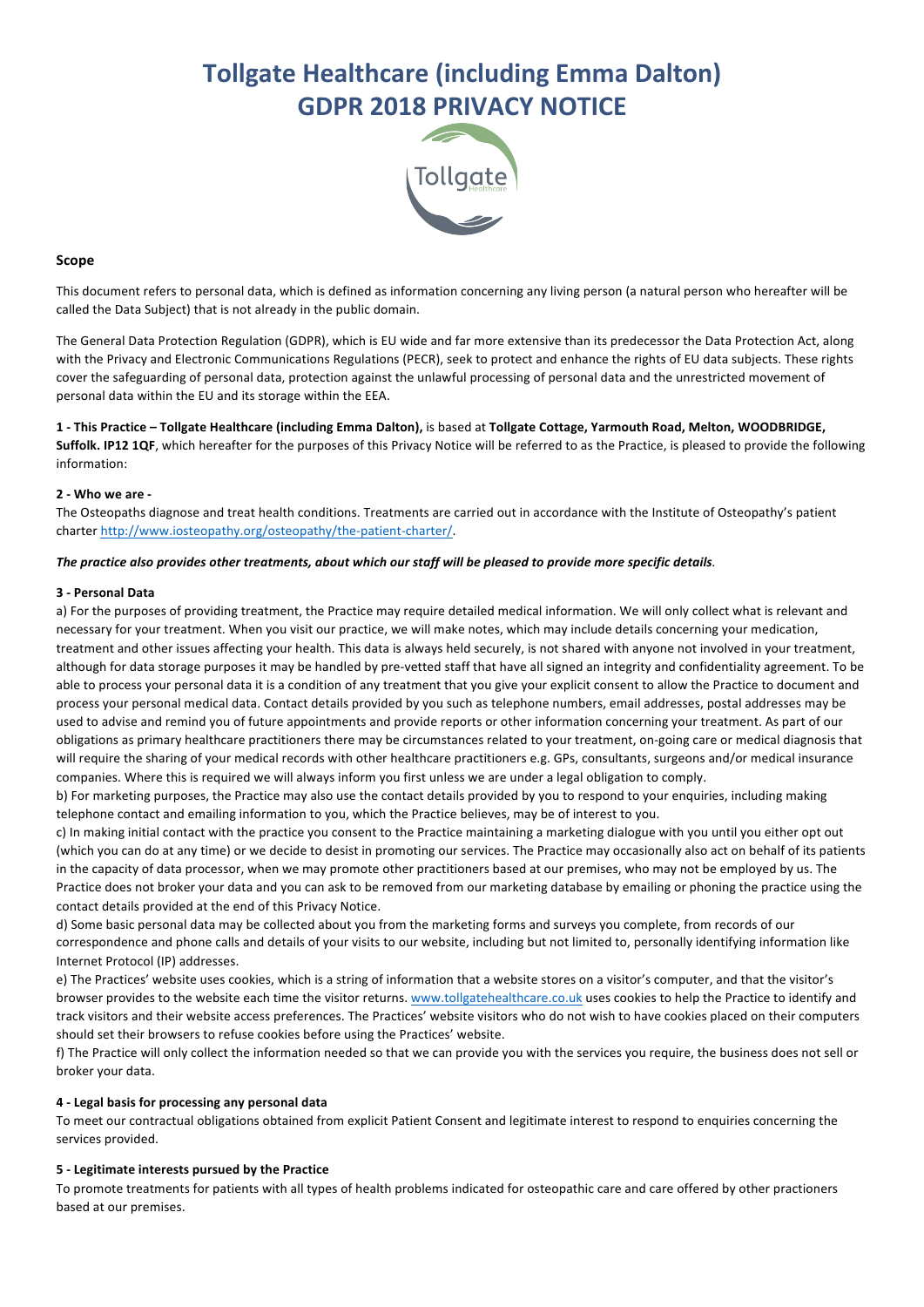# **Tollgate Healthcare (including Emma Dalton) GDPR 2018 PRIVACY NOTICE**

## **6 – Consent**

Through agreeing to this privacy notice you are consenting to the Practice processing your personal data for the purposes outlined. You can withdraw consent at any time by using the postal, email address or telephone number provided at the end of this Privacy Notice.

## **7 – Disclosure**

The Practice will keep your personal information safe and secure, only staff engaged in providing your treatment will have access to your patient records, although our administration team will have access to your contact details so that they can make appointments and manage your account. The Practice will not disclose your Personal Information unless compelled to, in order to meet legal obligations, regulations or valid governmental requests. The Practice may also enforce its Terms and Conditions, including investigating potential violations of its Terms and Conditions to detect, prevent or mitigate fraud or security or technical issues; or to protect against imminent harm to the rights, property or safety of its staff.

## **8 - Retention Policy**

The Practice will process personal data during the duration of any treatment and will continue to store only the personal data needed for eight years after the contract has expired to meet any legal obligations. After eight years all personal data will be deleted, unless basic information needs to be retained by us to meet our future obligations to you, such as erasure details. Records concerning minors who have received treatment will be retained until the child has reached the age of 25.

# **9 - Data storage**

All Data is held in the United Kingdom. Tollgate Healthcare (including Emma Dalton) do not store personal data outside the EEA.

# Patient records are stored on PPS (Private Practice Software) a patient and practice administration software package, developed and **owned entirely by Rushcliffe Ltd.**

## **10 - Your rights as a data subject**

At any point whilst the Practice are in possession of, or processing your personal data, all data subjects have the following rights:

- Right of access  $-$  you have the right to request a copy of the information that we hold about you.
- Right of rectification  $-$  you have a right to correct data that we hold about you that is inaccurate or incomplete.
- Right to be forgotten in certain circumstances you can ask for the data we hold about you to be erased from our records.
- Right to restriction of processing where certain conditions apply you have a right to restrict the processing.
- Right of portability you have the right to have the data we hold about you transferred to another organisation.
- Right to object  $-$  you have the right to object to certain types of processing such as direct marketing.
- Right to object to automated processing, including profiling  $-$  you also have the right not to be subject to the legal effects of automated processing or profiling.

In the event that the Practice refuses your request under rights of access, we will provide you with a reason as to why, which you have the right to legally challenge. At your request the Practice can confirm what information it holds about you and how it is processed.

## 11 - You can request the following information:

- Identity and the contact details of the person or organisation (the Practice) that has determined how and why to process your data.
- Contact details of the data protection officer, where applicable.
- The purpose of the processing as well as the legal basis for processing.
- If the processing is based on the legitimate interests of the Practice and information about these interests.
- The categories of personal data collected, stored and processed.
- Recipient(s) or categories of recipients that the data is/will be disclosed to.
- How long the data will be stored.
- Details of your rights to correct, erasure, restrict or object to such processing.
- Information about your right to withdraw consent at any time.
- How to lodge a complaint with the supervisory authority (ICO).
- Whether the provision of personal data is a statutory or contractual requirement, or a requirement necessary to enter into a contract, as well as whether you are obliged to provide the personal data and the possible consequences of failing to provide such data.
- The source of personal data if it wasn't collected directly from you.
- Any details and information of automated decision making, such as profiling, and any meaningful information about the logic involved, as well as the significance and expected consequences of such processing.

## **12 - To access what personal data is held, identification will be required**

The Practice will accept the following forms of identification (ID) when information on your personal data is requested: a copy of your driving licence, passport, birth certificate and a utility bill not older than three months. A minimum of one piece of photographic ID listed above and a supporting document is required. If the Practice is dissatisfied with the quality, further information may be sought before personal data can be released. All requests should be made to Felix Cory-Wright either by email to hello@tollgatehealthcare.co.uk or by post to us at the address below.